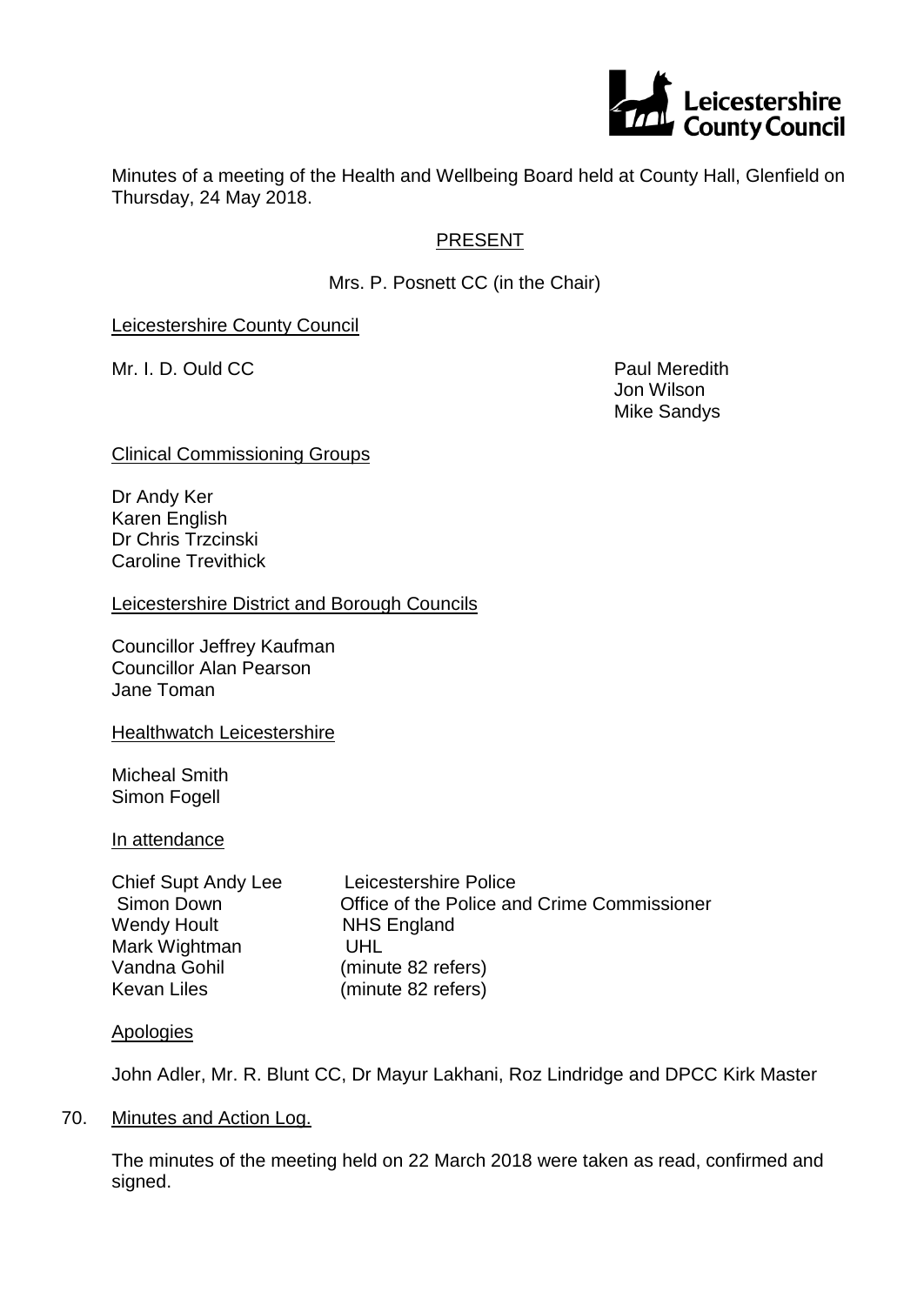The Board also noted the Action Log, which provided an update on actions agreed by the Board at its previous meetings.

71. Urgent items.

There were no urgent items for consideration.

72. Declarations of interest.

The Chairman invited members who wished to do so to declare any interest in respect of items on the agenda for the meeting.

No declarations were made.

#### 73. Position Statement from the Chairman.

The Chairman presented a position statement on the following matters:

- County Council awarded £400,000 to help families get active together
- NHS Breast Screening Programme: National Patient Notification Exercise
- First Contact Plus
- Slipper Exchange
- New GP branch surgery opens in Thorpe Astley
- 600 care home staff given boost
- GP online services

Particular reference was made to the First Contact Plus scheme which as a result of a Better Care Fund (BCF) review, had gone through a period of significant development with changes made to the staff structure, operational models and the introduction of a new web-based referral system. It was noted that a further evaluation focusing on the outcomes as a result of the recent changes would be useful. A copy of the First Contact Plus review conducted by the BCF can be found at [http://www.firstcontactplus.org.uk/download/FIRST-CONTACT-](http://www.firstcontactplus.org.uk/download/FIRST-CONTACT-PLUS-EVALUATION-REPORT-DIGITAL-FINAL.pdf)[PLUS-EVALUATION-REPORT-DIGITAL-FINAL.pdf](http://www.firstcontactplus.org.uk/download/FIRST-CONTACT-PLUS-EVALUATION-REPORT-DIGITAL-FINAL.pdf)

### 74. Leicestershire Children and Families Partnership Plan 2018/2021.

The Board considered a report of the Director of Children and Families which presented the draft Leicestershire Children and Families Partnership Plan 2018 – 2021 for approval. A copy of the report marked 'Agenda item 5' is filed with these minutes.

The Plan, which identified 5 key priority areas for the partnership, had been developed following successful partnership working and focused on a shared vision for children, young people and their families.

To help promote the Plan, a video had been produced which highlighted how the Plan had been developed through interactions with young people and consideration of the key themes for Leicestershire emerging from the Make Your Mark 2017 national ballot.

The Board welcomed the Plan and video and recognised the importance of a joined up approach with health partners to maximise partnership resources and expertise across the public and private sector. It was noted that the University Hospitals of Leicester and Leicester City Football Club were working together on a programme to improve the health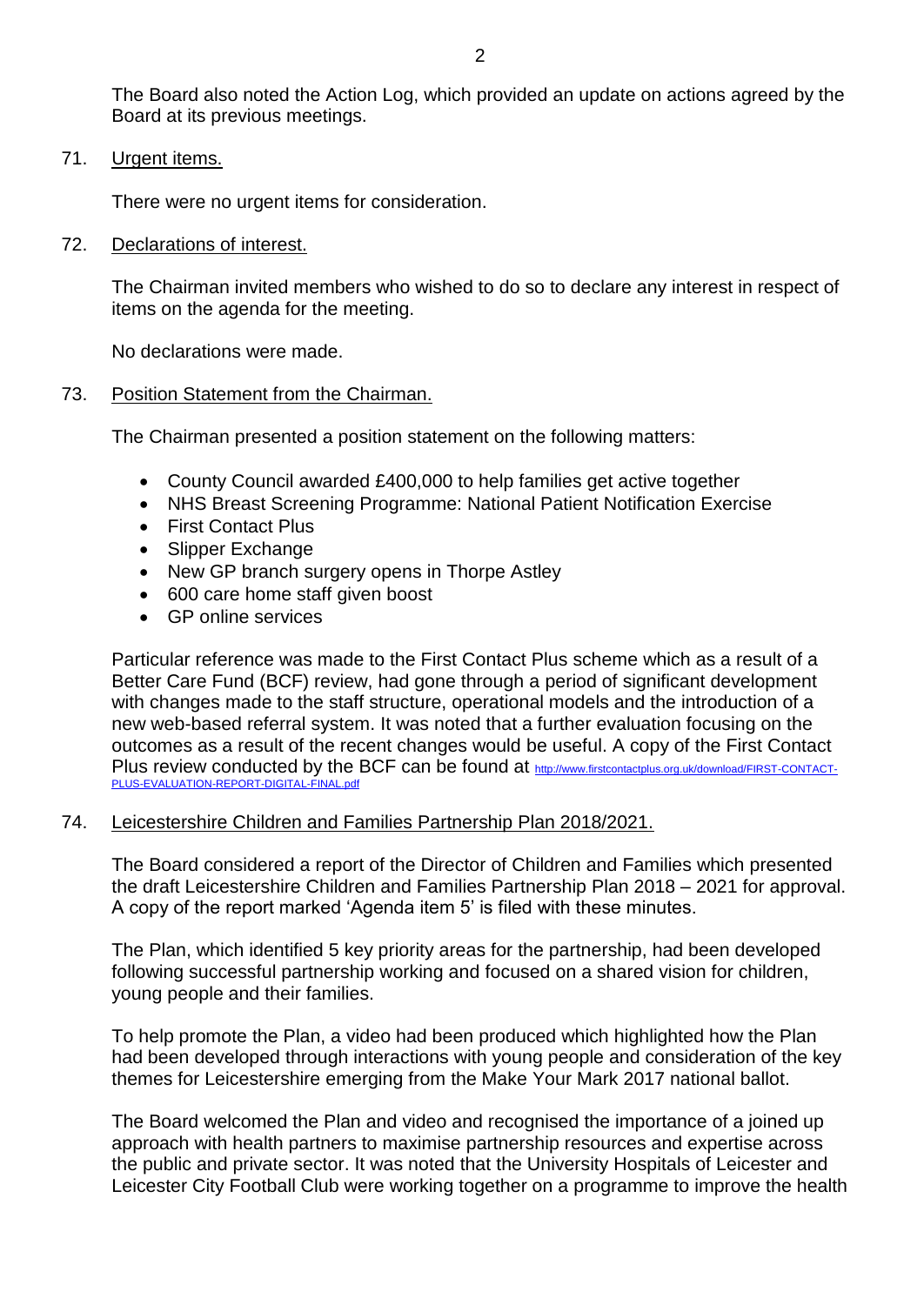of children and young people and there might be an opportunity for the Leicestershire Children and Families Partnership to be part of that work stream.

# RESOLVED:

That the draft Leicestershire Children and Families Partnership Plan 2018 – 21 be approved.

# 75. Draft Leicester, Leicestershire and Rutland Dementia Strategy 2019-2022

The Board considered a report of the Director of Adults and Communities which provided an update concerning the development of the draft Leicester, Leicestershire and Rutland Living Well with Dementia Strategy 2019 – 2022. A copy of the report, marked 'Agenda Item 6' is filed with these minutes.

The Board noted that the Strategy detailed five key aims which would underpin agencies work to improve dementia diagnosis and the lives of the current 9642 sufferers within the region.

In response to questions from members, the Director confirmed that whilst the Strategy was a policy document of the CCGs and the County Council, it had been developed alongside the Dementia Programme Board which included representatives of district councils, UHL and the Police. It would be possible for the Board to receive a report outlining the work undertaken in localities to support people with dementia at a future meeting.

# RESOLVED:

- a) That the update concerning the draft Leicester, Leicestershire and Rutland Living Well with Dementia Strategy 2019 – 2022 be noted;
- b) That a report outlining the work undertaken in localities to support people with dementia be considered at a future meeting of the Board.

# 76. Implementation of the Personalised Commissioning Service Standard Operating Procedures.

The Board considered a report of East Leicestershire and Rutland Clinical Commissioning Group presenting an update on the implementation of the personalised commissioning service across Leicester, Leicestershire and Rutland. A copy of the report, marked 'Agenda Item 7', is filed with these minutes.

The Continuing Health Care (CHC) Service in Leicestershire had been fragmented and in need of improvement for a number of years. Following a tender exercise 18 months ago, an end to end process with a single provider was put in place, the selected provider being Midlands and Lancashire Commissioning Support Unit, which had led to improvements in the Service. Staff previously employed by LPT had already been integrated into the new Service and the process to integrate UHL staff was nearly complete. Closer working with adult social care had also been implemented.

The benefits of the new service were already evident for children and young people's provision where there had been a significant improvement in the streamlining of services particularly with regard for agreeing placements and apportioning costs. Challenges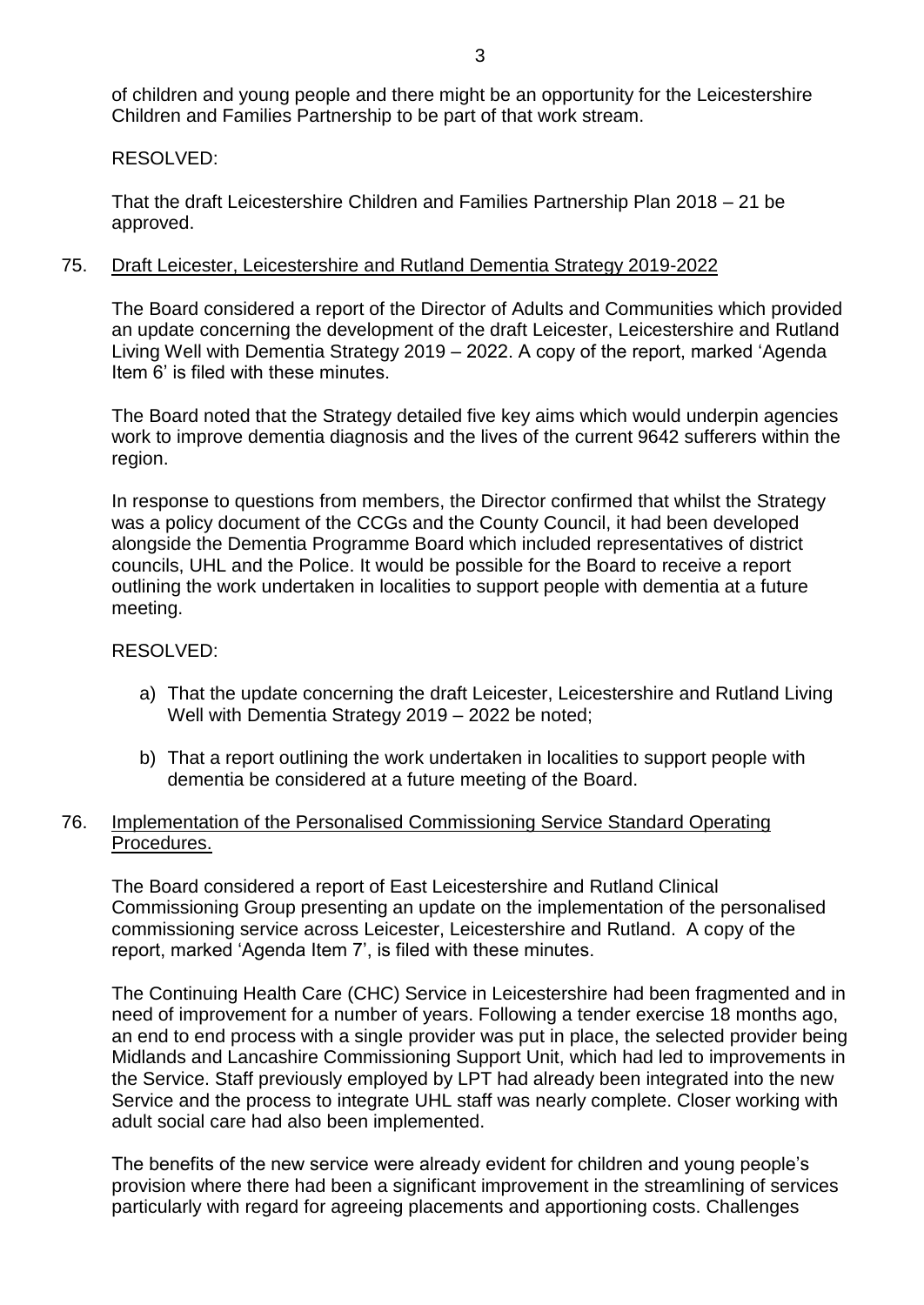remained in order to pool resources more effectively and develop a joint local office in order to achieve best value for money.

The Adult CHC model was based on a personalised healthcare approach by which services were tailored for an individual's needs, an approach which would continue. A recent increase in formal disputes from service users was attributed to the transition to the new arrangements and would continue to be monitored.

RESOLVED:

- a) That the report be noted;
- b) That a further report be provided to the Board at a future meeting which would include metrics concerning the numbers of people accessing Continuing Healthcare Services, the amount of disputes lodged and benchmarking with comparators.

### 77. Mental Health Transformation Programme.

The Board received a presentation from Leicestershire Partnership NHS Trust which provided information on the five year transformation programme to re-design its mental health services. A copy of the presentation marked 'Agenda item 8' is filed with these minutes.

It was noted that the transformation exercise would involve close working with service users, carers, health staff and healthcare partners to address the increasing demand and capacity issues currently experienced by the service to improve the quality, efficiency and overall experience of mental health services.

Arising from discussion the following points were raised:-

- The transformation programme would seek to minimise the use of out of area mental health placements through focussing on patient flow and the introduction of the Red2Green (hospital discharge) programme, a visual management system that assisted in the identification of wasted time in a patient's journey. It was expected that these programmes would reduce length of stay and therefore free up capacity in LPT's wards. Some patients were placed out of area because they required services which were not currently provided by LPT; consideration was therefore being given to the local offer. In the meantime, it would be important to ensure that there was robust oversight of patients who were placed out of area to ensure their length of stay was appropriate;
- Direct patient access to services would form an important part of the transformation project, including the development of a single point of access for mental health services and improvements to the way in which previously discharged patients could re-access support. Work was being undertaken with primary care so that GPs could be supported in managing mental health patients who had been discharged from LPT. The provision of out of hours support for service users and care providers would also be improved and made easier to access;
- A consistent approach between children and adult mental health services was vital in order to continue to support young people with difficulties as they entered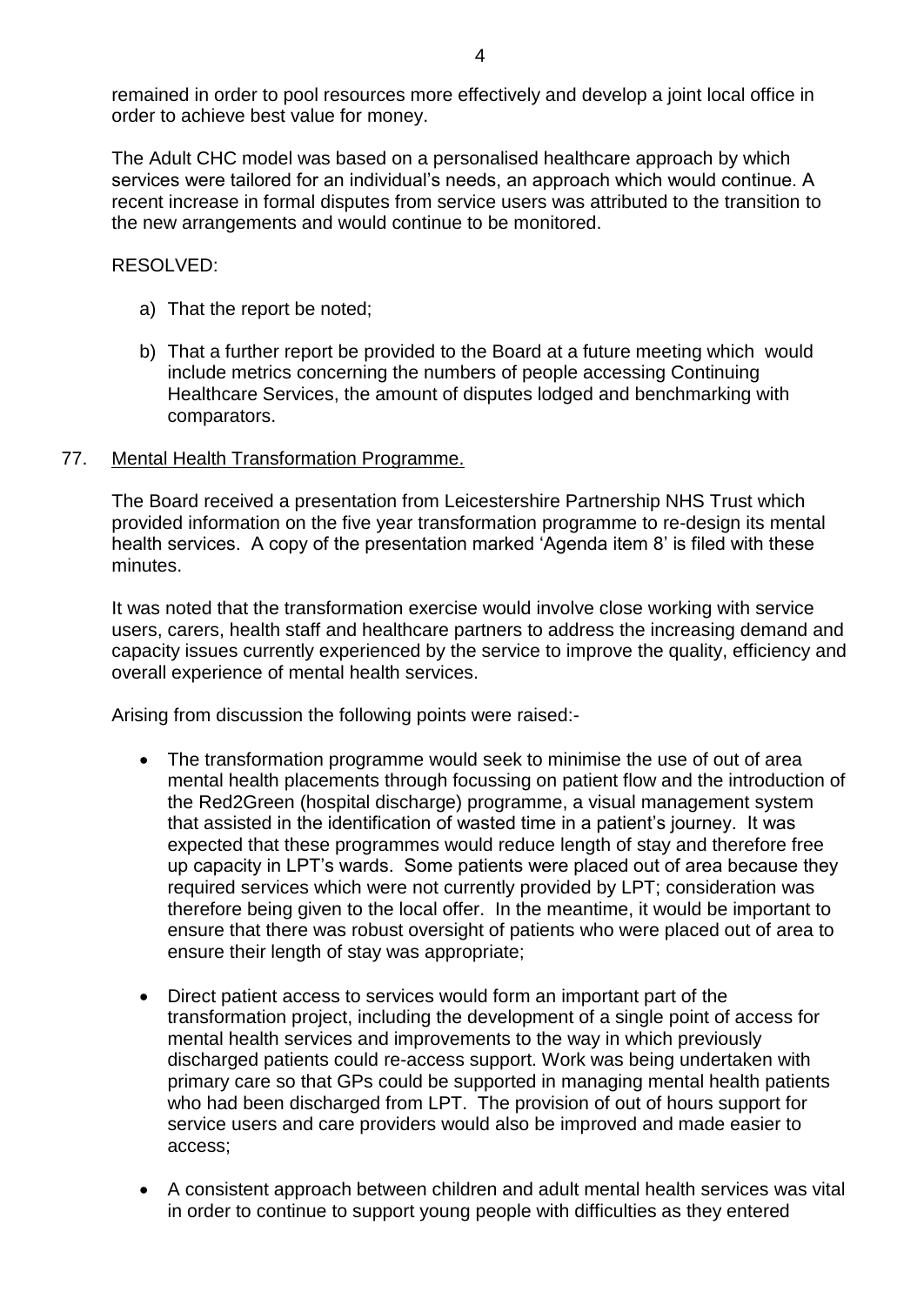adulthood. The better alignment of CAMHS provision would help enable this continuity of care, as would greater flexibility around the transition between services;

- Systems developed during the transformation programme would be rigorously tested to ensure they would function as expected once made live. Help by partner agencies in testing the systems would be welcomed;
- Safety and risk management was being built into every aspect of the transformation programme. This included working with people in recovery to manage and reduce their level of risk by identifying the final outcome they wanted to achieve;
- The transformation programme would promote prevention and early intervention through ensuring that the single point of access could support people to find the right service. Consideration was being given to a social prescribing model and the Leicester, Leicestershire and Rutland wide Healthier in Mind workstream was also developing a prevention offer with Public Health support.

## RESOLVED:

- a) That the presentation be noted;
- b) That a further update be provided to the Board in 6 months' time.

### 78. Leicestershire and Rutland Local Safeguarding Children Board Business Plan 2018/19.

The Board considered a report of the Independent Chair of the Leicestershire and Rutland Local Safeguarding Children Board which set out the draft proposed Business Plan priorities for the Board for 2018/19. A copy of the report marked 'Agenda Item 9' is filed with these minutes.

RESOLVED:

That the Business Plan priorities 2018/19 for the Leicestershire and Rutland Safeguarding Children Board be noted.

### 79. Leicestershire and Rutland Local Safeguarding Adults Board Business Plan 2018/19.

The Board considered a report of the Independent Chair of the Leicestershire and Rutland Local Safeguarding Adults Board which set out the draft proposed Business Plan priorities for the Board for 2018/19. A copy of the report marked 'Agenda Item 10' is filed with these minutes.

It was confirmed that the Vulnerable Adults Risk Management (VARM) process had been developed over the last year and had been hugely successful. It was part of the prevention priority for the Board, with the intention that it would continue and increase.

### RESOLVED:

That the Business Plan priorities 2018/19 for the Leicestershire and Rutland Safeguarding Adults Board be noted;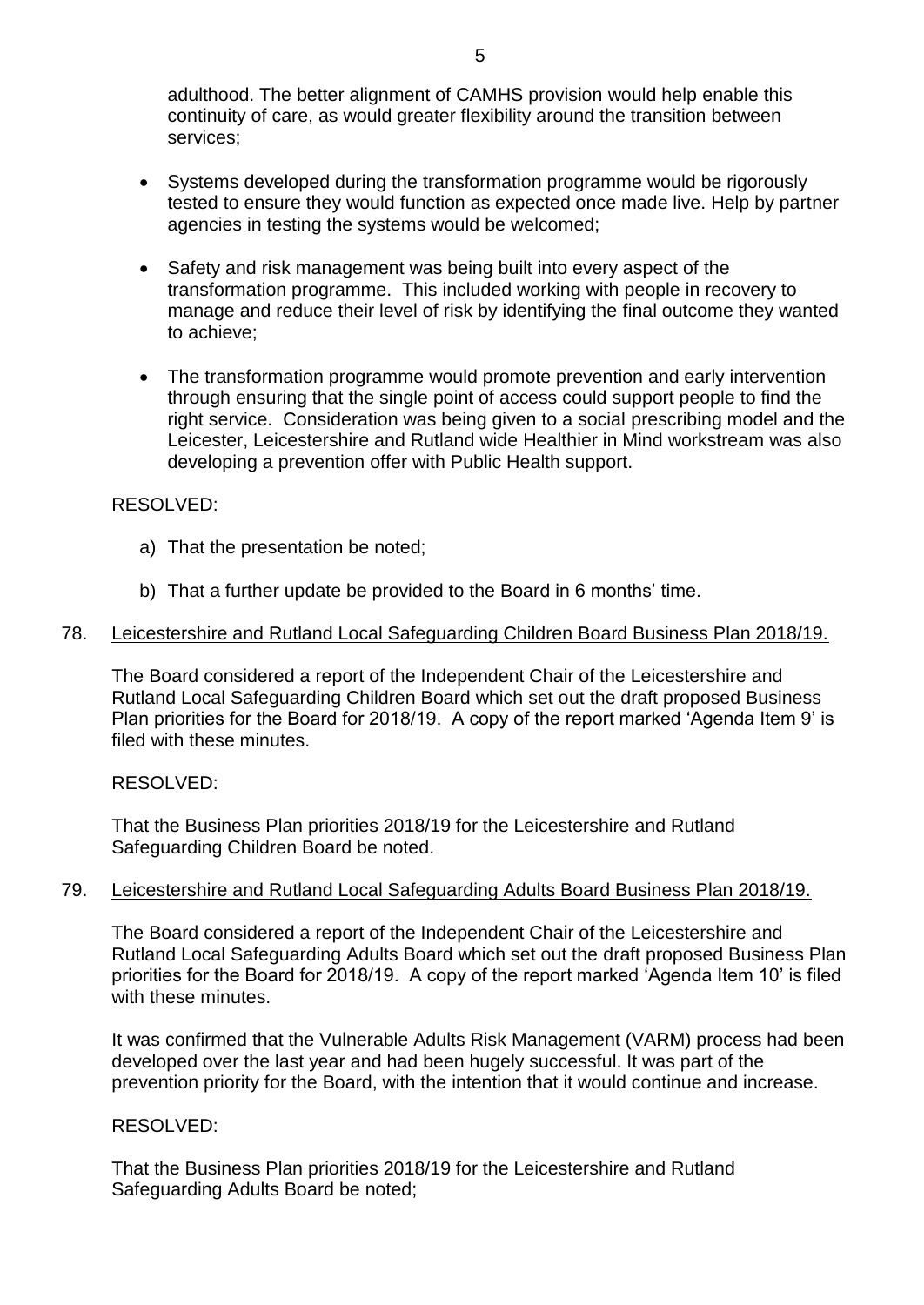## 80. Better Care Fund Q4 2017/18 Performance.

The Board considered a report of the Director of Health and Care Integration which provided an update on the Better Care Fund Programme for 2017/18. A copy of the report marked 'Agenda item 11' is filed with these minutes.

In reference to Leicestershire's Delayed Transfers of Care Target for 2018/19, the Director reported that the revised figure had yet to be announced by the NHS for 2018/19, but was expected imminently.

NHS England confirmed that Leicestershire had again performed very well with reference to the delivery of the BCF. Where targets had not been met for 2017/18, NHS England commented this was due to Leicestershire partners continuing to set stretching targets.

## RESOLVED:

That the update be noted.

# 81. Leicester, Leicestershire and Rutland Transforming Care Plan.

The Board considered a report of the Director of Adults and Communities which provided an update on the delivery of the Leicester, Leicestershire and Rutland Transforming Care Plan. A copy of the report marked 'Agenda item 12' is filed with these minutes.

The Transforming Care Plan (TCP), developed by CCGs, NHS England's Specialist Commissioners and Local Authorities, targeted the implementation of enhanced community provision, the reduction of inpatient capacity and the delivery of care and treatment reviews.

Arising from discussion the following points were noted;

- The LLR TCP had been placed into red risk status by NHS England in January 2018 having 10 patients over the agreed CCG figure (33 instead of the predicted 23). Whilst the status had now been reduced to amber, it was likely that the level would continue to fluctuate and rise to red once more;
- As part of the works towards achieving the aims of the TCP, a review of the Admissions Register, which contained the details of anyone at immediate risk of admission to hospital due to their learning disability or autism, had been undertaken. The list was subsequently reduced from over 200 people having been identified as 'at risk' to five individuals. The revised number was considered to be an accurate reflection of the current risk, rather than a record of those people who had merely experienced a downturn in wellbeing. People were now monitored much more robustly and the process was overseen by NHS England;
- A TCP Accommodation Strategy had been produced and delivery plans were in development which would seek to provide appropriate accommodation to facilitate transfers from hospital settings to community based dwellings. Restrictions placed upon a grant which was successfully obtained through NHS England meant the local authority could not accept the allocation. The Authority did however commit to progress one development in Hinckley utilising existing capital. Subsequently it was agreed that the Better Care Fund would cover this expenditure;